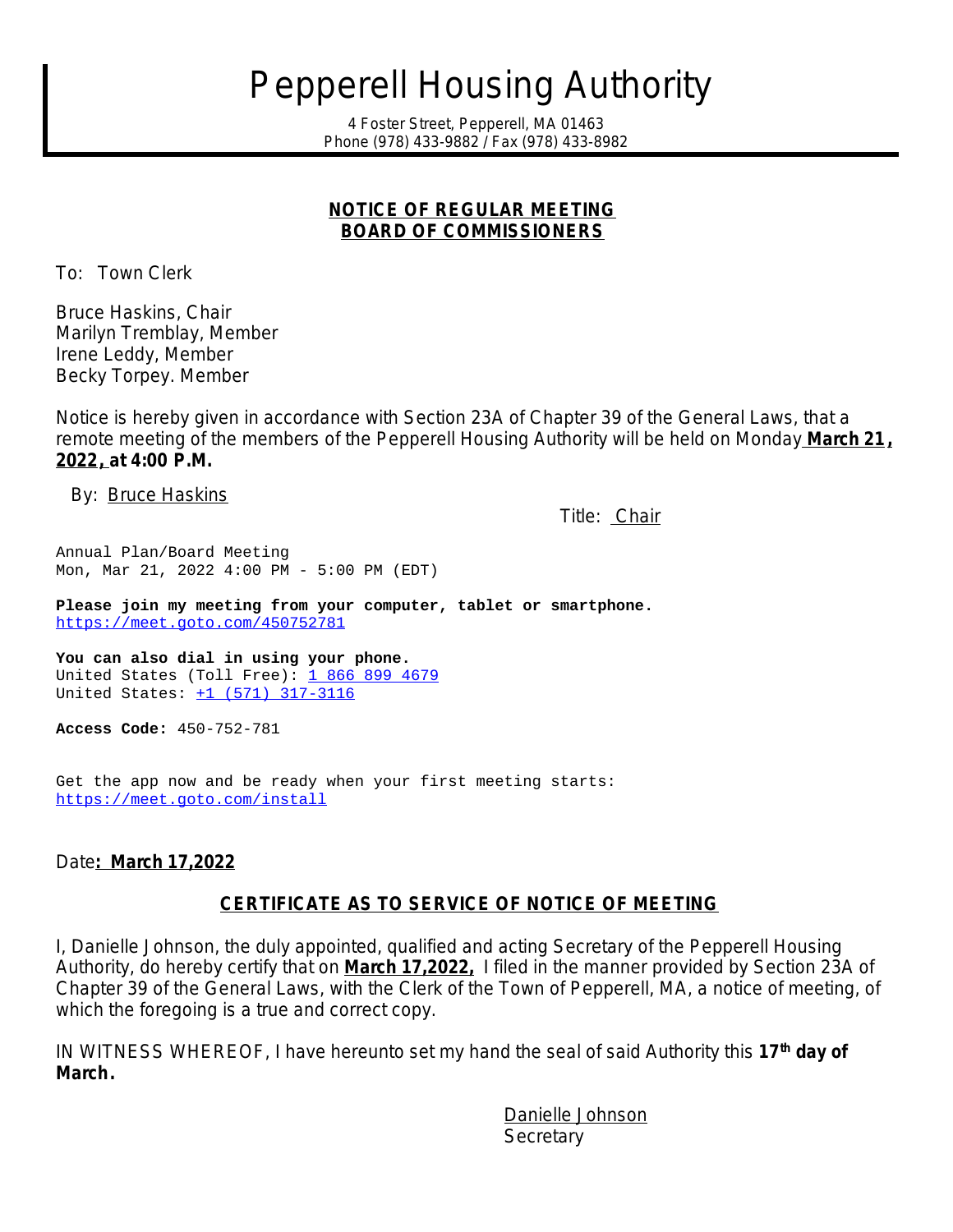## PEPPERELL HOUSING AUTHORITY

4 Foster Street, Pepperell, MA 01463 Tel (978) 433-9882 Fax (978) 433-8982  *Danielle Johnson, Executive Director*

### BOARD OF COMMISSIONERS REMOTE MEETING March 21,2022 @ 4:00 PM

- 1. \*Minutes of the Previous Meeting
- 02. \* Annual Plan Hearing
- 03. \*Financial Statements for January and February

03.1 \*Financial Report Jan/Feb 03.2 \*Payments Jan/Feb

- 04. \* Department of Labor Standards
- 05. \* Fair Housing Marketing Plan
- 06. Sustainability Initiative for Energy Conservation Award
- 07. Correspondence 07.1 NAHRO Newsletter 07.2 Public Housing Notices 2022-03,04,05
- 08. Executive Directors Report 08.1 Procurement Under 10K 08.2 Inspections
- 09. Other Business 09.1 Unanticipated Items 09.2 Confirm next Meeting